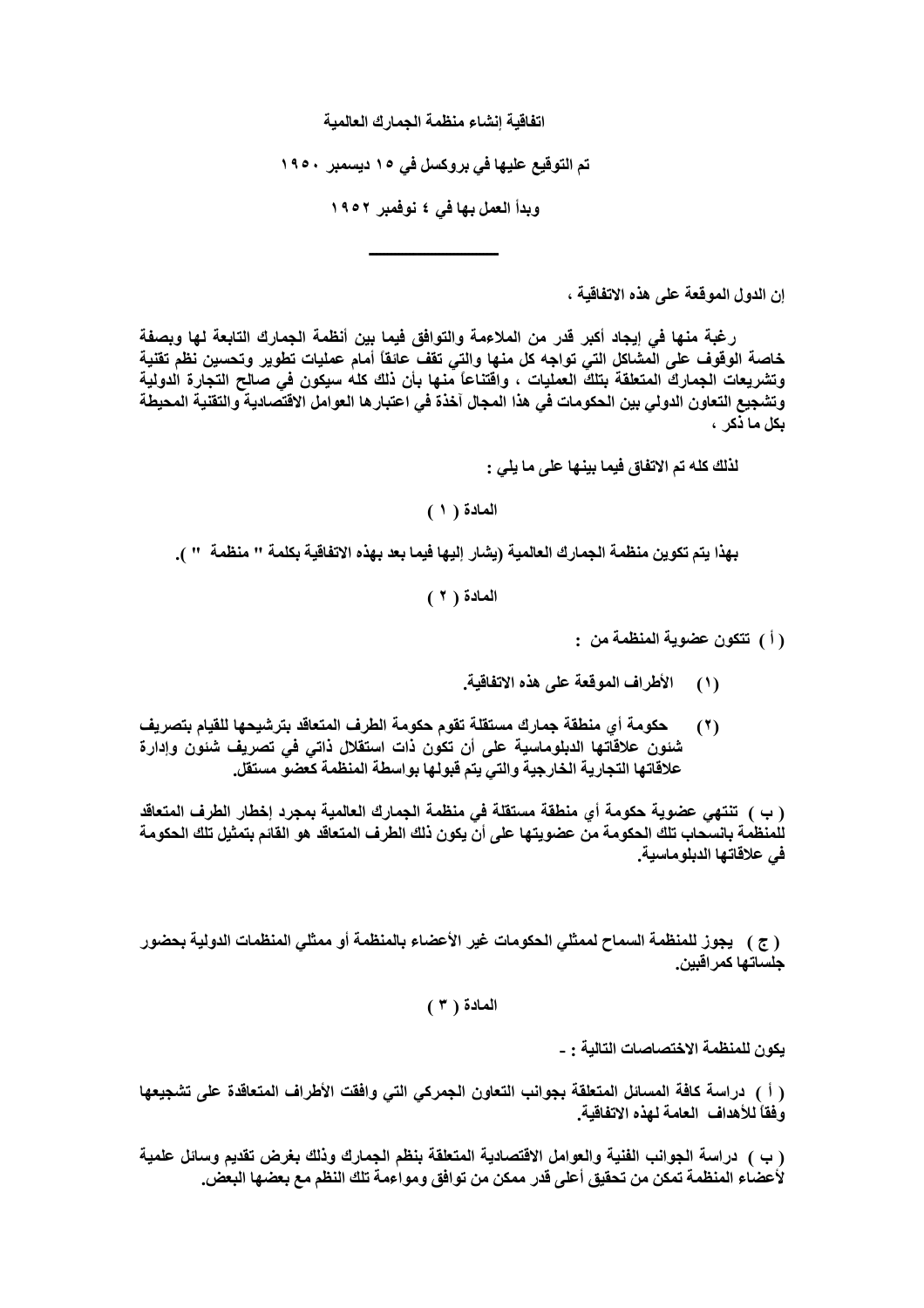( ج ) إعداد مسودات الاتفاقيات وتعديلاتها والتوصيات اللازمة للحكومات المعنية بإجازتها.

( د ) إعداد التوصيات اللازمة فيما يتعلق بالتأكد من سلامة تطبيق وتفسير الاتفاقيات التي يتم إبرامها نتيجة لتلك التوصيات مع تحديد المصطلحات العلمية الخاصة بتصنيف البضائع بغرض تحديد التعرفة الجمركية وتقدير قيمة البضاعة لغرض تحديد الجمارك الواجب سدادها حسب الدراسة التى أعدتها مجموعة الاتحاد الجمركي الأوربي لهذا الغرض. وتنفيذ المهام التي تحال للمنظمة صراحة وفق تلك الاتفاقيات ونصوصها ذات العلاقة

( هـ ) إعداد التوصيات الخاصة بتسوية النزاعات وديا فيما يتعلق بتفسير وتطبيق الاتفاقيات المشار إليها في الفقرة (د) أعلاه وفق نصوص تلك الاتفاقيات ويجوز للأطراف المتنازعة الاتفاق مسبقا على قبول توصيات المنظمة واعتبارها ملزمة لهم.

( و ) التأكد من تبادل المعلومات الخاصة بتنظيم وتحديد لوائح وإجراءات الجمارك.

( ز ) القيام من تلقاء نفسها أو بناء على طلب الحكومة المعنية بتقديم المعلومة أو المشورة والتوصيات اللازمة لها فيما يتعلق بالمسائل الجمركية وذلك في إطار الأهداف العامة لهذه الاتفاقية.

المادة ( ٤ )

على الأعضاء موافاة المنظمة بأى معلومات تطلبها أو أى مستند يكون ضروريا لتنفيذ اختصاصاتها ومهامها على أنه لا يجوز لأي عضو الكشف عن أي معلومات يكون من شأنها إعاقة تنفيذ قوانين ولوائح المنظمة أو تكون مخالفة للمصلحة العامة أو مخلة بالمصالح التجارية المشروعة لأي مشروع سواء كان عاما أو خاصا.

المادة ( ٥ )

يكون للمنظمة لجنة فنية دائمة وأمانة عامة مساعدة.

المادة ( ٦ )

( أ ) على المنظمة أن تقوم سنويا بانتخاب رئيس لها من بين أعضائها وما لا يقل عن شخصين من بين أعضائها نائبين للرئيس.

( ب ) على المنظمة إصدار النظم واللوائح اللازمة لتسيير أعمالها بأغلبية لا تقل عن ثلثي أعضائها.

( ج ) على المنظمة تكوين لجنة المصطلحات الفنية المنصوص عليها لتقوم بتحديد المصطلحات الفنية اللازمة لتصنيف البضائع حسب التعرفات الجمركية ولجنة تقييم البضائع وذلك بغرض تقدير الجمارك الواجبة عليها وذلك حسبما هو وارد بهذه الاتفاقية. وعلى المنظمة تكوين اللجان الأخرى التي تكون ضرورية لتنفيذ أهداف المجلس الواردة بالمادة (٣) من هذه الاتفاقية أو لأي أغراض أخرى تكون في دائرة اختصاصها.

( د ) تحدد المنظمة الأعمال والسلطات التي يتم إسنادها إلى اللجنة الفنية الدائمة.

( هـ ) على المنظمة إجازة ميزانيتها السنوية وإدارة مصروفاتها وتوجيه الأمانة العامة بكل ما هو لازم للتحكم في شئونها المالية.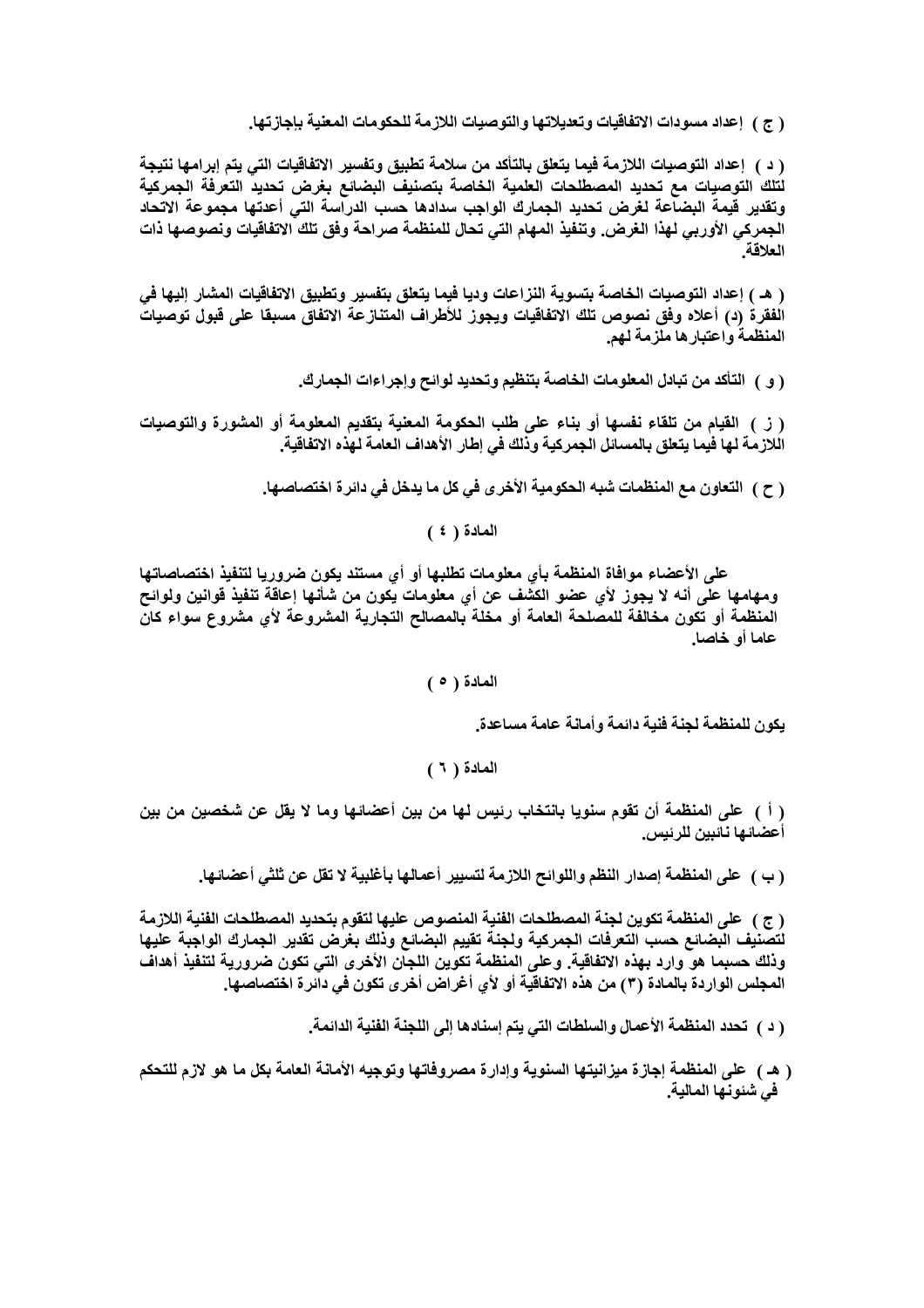المادة ( ٧ )

( أ ) يكون مقر المنظمة بمدينة بروكسل.

(ب) يجوز للمنظمة واللجنة الفنية الدائمة وأي لجان أخرى تكونها المنظمة الاجتماع في أي مكان آخر اذا قررت المنظمة ذلك.

( ج ) على المنظمة الاجتماع مرتين في السنة على الأقل على أن يكون أول اجتماع لها في موعد لا يتجاوز ثلاثة أشهر من تاريخ سريان هذه الاتفاقية.

المادة ( ٨ )

( أ ) يكون لكل عضو من أعضاء المنظمة صوت واحد ، على أن لا يكون له أي صوت في أي موضوع يتعلق بتفسير أو تطبيق أو تعديل أي من الاتفاقيات المذكورة بالفقرة (د) من المادة (٣) من هذه الاتفاقية التي تكون سارية ولا تطبق بنودها على ذلك العضو.

( ب ) فيما عدا ما نص عليه بالفقر ة (ب) من المادة ( ٤ ) من هذه الاتفاقية تصدر قرارات المنظمة بأغلبية ثلثي الأعضاء الحاضرين ممن لهم حق التصويت وعلى المنظمة أن لا تتخذ أي قرار في أي موضوع من الموضوعات المطروحة عليها ما لم يكن عدد الحاضرين أكثر من نصف أعضاء المنظمة الذين يحق لهم التصويت في ذلك الموضوع.

المادة ( ٩ )

( أ ) على المنظمة تكوين علاقات خاصة بالأمم المتحدة ومنظماتها الرئيسية ومؤسساتها المساعدة ووكالاتها المتخصصة وأى منظمات شبه حكومية أخرى وذلك بغرض تأكيد التعاون المطلوب لتحقيق أهدافها وأهداف تلك الموسسات والمنظمات

(ب) على المنظمة إتخاذ الإجراءات الضرورية اللازمة لتسهيل التشاور والتعاون المطلوب مع المنظمات غير الحكومية ذات العلاقة بالموضوعات التي تدخل في إطار اختصاصاتها.

المادة (١٠)

( أ ) تتكون عضوية اللجنة الفنية الدائمة من ممثلي الدول الأعضاء بالمنظمة وعلى كل عضو بالمنظمة ترشيح ممثل واحد له وترشيح واحد أو أكثر نائبا لمن تم ترشيحه كممثل بتلك اللجنة.

(ب) على اللجنة الفنية الدائمة الاجتماع أربع مرات في السنة على الأقل.

المادة ( ١١)

( أ ) على المنظمة تعيين الأمين العام ونائبه وتحديد اختصاصات وواجبات ومخصصات وشروط خدمة كل منهما.

(ب) وعلى الأمين العام تعيين موظفى الأمانـة الـعامـة على أن تقوم المنظمـة بإجازة نظم ولوائـح إنشاء الأمانـة وتسبير أعمالها

المادة (١٢)

( أ ) على كل عضو من أعضاء المنظمة تحمل نفقات ممثليه باللجنة الفنية الدائمة أو أي من لجان المنظمة الأخرى.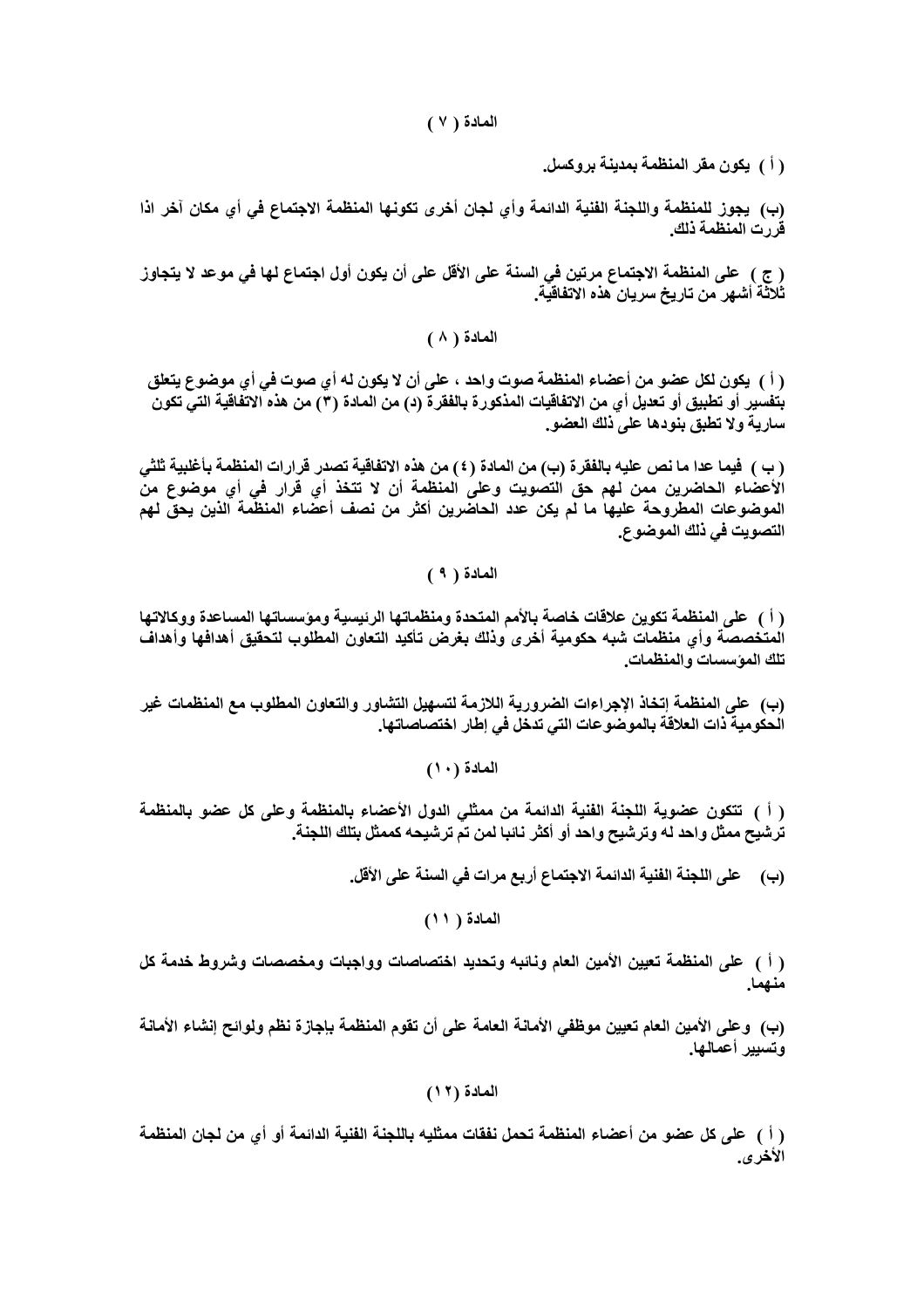(ب) على الدول الأعضاء تحمل مصروفات المنظمة كل بنسبة ما تحدده المنظمة بقرار منها.

( ج ) يجوز للمجلس حرمان أي عضو من أعضائها من حق التصويت في حالة عدم تسديد العضو لمساهمته بميز أنية المنظمة خلال ثلاثة أشهر من تاريخ إخطاره بنسبة مساهمته تلك.

( د ) على كل عضو سداد مساهمته في ميزانية المنظمة بالكامل للسنة المالية التي أصبح خلالها عضوا بالمنظمة والسنة التي أصبح خلالها إخطاره بالانسحاب من المنظمة نافذا.

المعادة (١٣)

( أ ) تكون المنظمة متمتعة بكافة صلاحياتها وأهليتها القانونية في دول أعضائها حسب التعريف الوارد لها بالملحق المرفق بهذه الاتفاقية وذلك متى كان ذلك ضروريا لممارسة اختصاصاتها.

(ب) يكون للمجلس وممثلي أعضائها ومستشاريها وخبرائها المعينين لمساعدتهم وموظفيها كافة الامتيازات<br>والحصانات الواردة بالملحق المرفق بهذه الاتفاقية.

(ج ) الملحق المرفق بهذه الاتفاقية يعتبر جزءا لا يتجزأ منها وأي إشارة للاتفاقية تعتبر شاملة لذلك الملحق.

المادة ( ١٤ )

الأطراف الموقعة على هذه الاتفاقية توافق على البروتوكول الخاص بمجموعة دراسات الاتحاد الجمركـي الأوربـي المعدة حاليـا والمعروضـة للتوقيـع عليهـا فـي نفس تـاريخ هذه الاتفاقيـة بمدينـة بروكسل. ولتحديد نسبة مساهمة أعضاء المنظمة في ميزانيتها المنصوص عليها بالمـادة ١٢ (ب) من هذه الاتفاقيـة على المنظمة أن تأخذ في اعتبار ها عضوية مجموعة الدراسات المذكورة بالبروتوكول المشار إليه.

المادة (١٥)

يظل باب التوقيع على هذه الاتفاقية مفتوحاً حتى ٣١ مارس ١٩٥١ .

المادة ( ١٦)

( أ ) يتوقف العمل بهذه الاتفاقية على المصادقة عليها.

(ب) تـودع كافــة الوثـائق الخاصــة بالمـصادقات لـدى وزارة الخارجيــة البلجيكيــة وعلـى الـوزارة إخطـار كافــة الموظفين من الحكومات المنضوية تحت لواء المنظمة والأمانة العامة عن كل إيداع.

المادة (١٧)

( أ ) في حالة إيداع مصادقة سبع حكومات من حكومات الدول الموقعة على هذه الاتفاقيـة يبدأ سر يانـها فيمـا بين تلك الدول السبع.

(ب) كل دولة وقعت على هذه الاتفاقية وأودعت مصادقتها بالأنضمام إليها بعد ذلك ، يبدأ سريان الاتفاقية من تاريخ إيداعها تلك المصادقة.